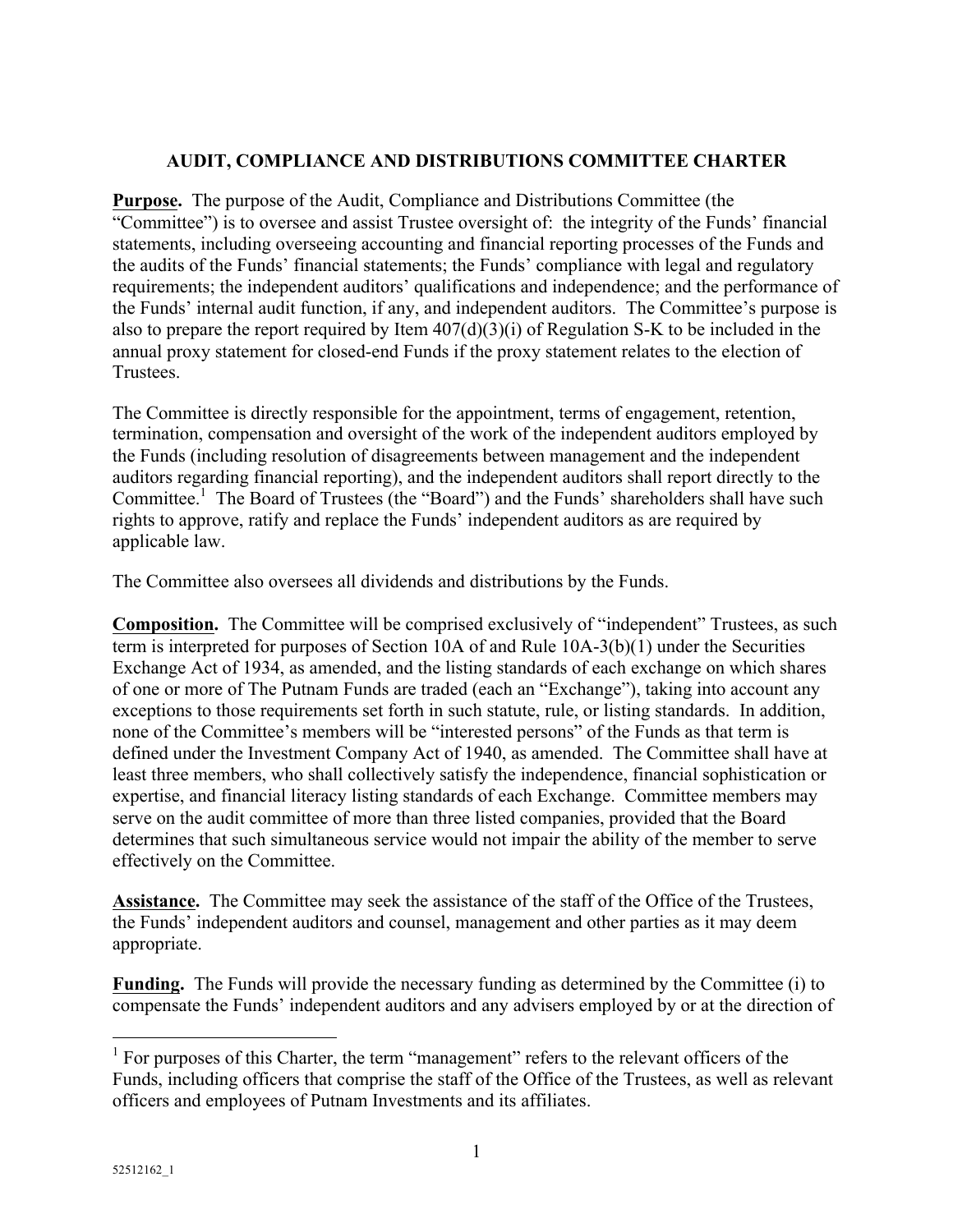the Committee and (ii) to pay ordinary administrative expenses of the Committee that are necessary or appropriate in carrying out its duties.

**Specific Duties of Committee.** The duties of the Committee include:

- Obtaining and reviewing, at least annually, a formal, written report by the independent auditors describing: the auditors' internal quality-control procedures; any material issues raised by the most recent internal quality-control review, or peer review, of the auditors, or by any inquiry or investigation by governmental or professional authorities, within the preceding five years, respecting one or more independent audits carried out by the auditors, and any steps taken to deal with any such issues; and (to assess the auditors' independence), consistent with applicable independence standards, all relationships between the independent auditors, management and the Funds;
- Reviewing the arrangements for and scope and adequacy of the annual audit and any special audits;
- Conducting meetings at least quarterly;
- Evaluating Committee performance at least annually;
- For Funds whose shares are traded on an Exchange, reviewing and discussing the annual audited financial statements and semiannual or any other periodic financial statements with Fund management and the independent auditors, including the Funds' disclosures under management's discussion (if any) of Fund performance;
- Discussing with management, guidelines and policies with respect to risk assessment and risk management;
- Meeting separately and periodically with management, with internal auditors (if any; or other personnel responsible for the internal audit function, if any) and with the independent auditors;
- Reviewing with the independent auditors any audit problems or difficulties and management's response to such issues;
- If and to the extent that the Funds intend to have employees, setting clear hiring policies by the Funds for employees or former employees of the independent auditors;
- Establishing procedures for (A) the receipt, retention and treatment of complaints received by the Funds regarding accounting, internal accounting controls or auditing matters, and (B) confidential, anonymous submissions regarding questionable accounting or auditing matters;
- Reviewing, at least annually, (A) major issues regarding accounting principles and financial statement presentations, including any significant changes in the Funds' selection or application of accounting principles, and major issues as to the adequacy of the Funds' internal controls and any special audit steps adopted in light of material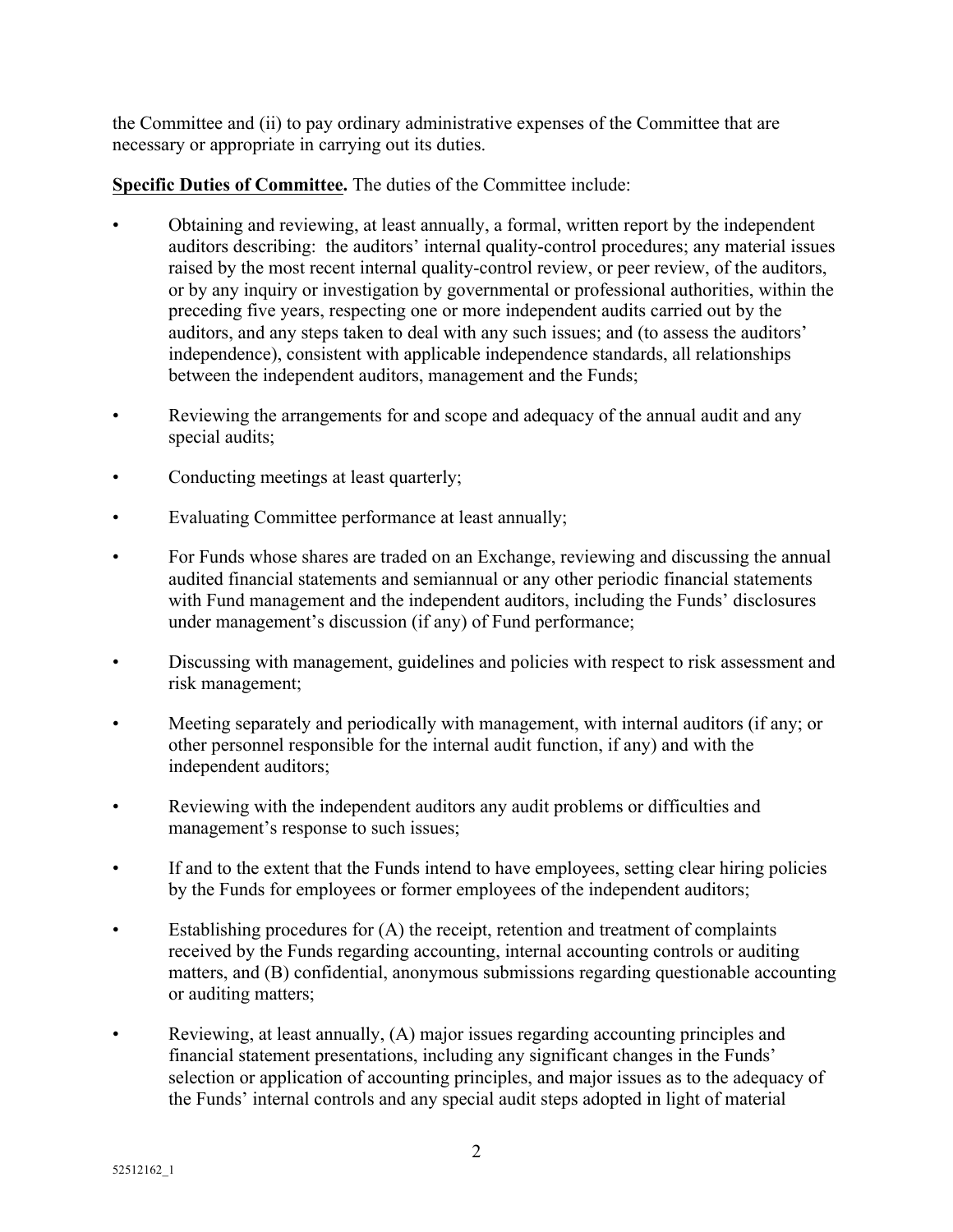control deficiencies; (B) analyses prepared by management and/or the independent auditors setting forth significant financial reporting issues and judgments made in connection with the preparation of the financial statements, including analyses of the effects of alternative GAAP methods on the financial statements; (C) the effect of regulatory and accounting initiatives, as well as off-balance sheet structures, on the financial statements of the Funds; and (D) earnings press releases (paying particular attention to any use of "pro forma," or "adjusted" non-GAAP, information), if any, as well as financial information and earnings guidance provided to analysts and rating agencies;

- Ensuring the regular rotation of the lead audit partner of the independent auditing firm for any Exchange-listed, closed-end Funds;
- Reporting regularly to the Board to review any issues that arise with respect to the quality or integrity of the Funds' financial statements, the Funds' compliance with legal or regulatory requirements, the performance, qualifications and independence of the Funds' independent auditors and the performance of the Funds' internal audit function (if any);
- Pre-approving any work performed by the Funds' auditors, as required by applicable law or the rules of any Exchange (or if the Committee otherwise considers it appropriate);
- Reviewing matters relating to the Funds' Code of Ethics and Putnam Investments' Code of Ethics;
- Reviewing inter-fund transactions pursuant to Rule 17a-7;
- Reviewing compliance matters identified to the Committee;
- Making recommendations to the Board regarding the amount and timing of distributions paid by the Funds, and determining such matters when the Board is not in session;
- Overseeing the policies and procedures pursuant to which Putnam Investment Management prepares recommendations for distributions, meeting regularly with representatives of Putnam Investment Management and its affiliates to review the implementation of these policies and procedures, and reporting to the Board and making recommendations to the Board regarding these matters; and
- Performing such other functions and having such powers as may be necessary and appropriate in the efficient and lawful discharge of the powers provided in this Charter.

**Role and Responsibilities of the Committee.** The function of the Committee is oversight; it is not the responsibility of the Committee to plan or to conduct audits, to prepare or to determine that the Funds' financial statements are complete and accurate and are in accordance with generally accepted accounting principles, or to assure compliance with laws, regulations or any internal rules or policies of the Funds. It is Fund management's responsibility to maintain appropriate systems for accounting and internal control over financial reporting, and the independent auditors' responsibility to plan and carry out a proper audit. Specifically, a Fund's management is responsible for: (1) the preparation, presentation and integrity of the Fund's